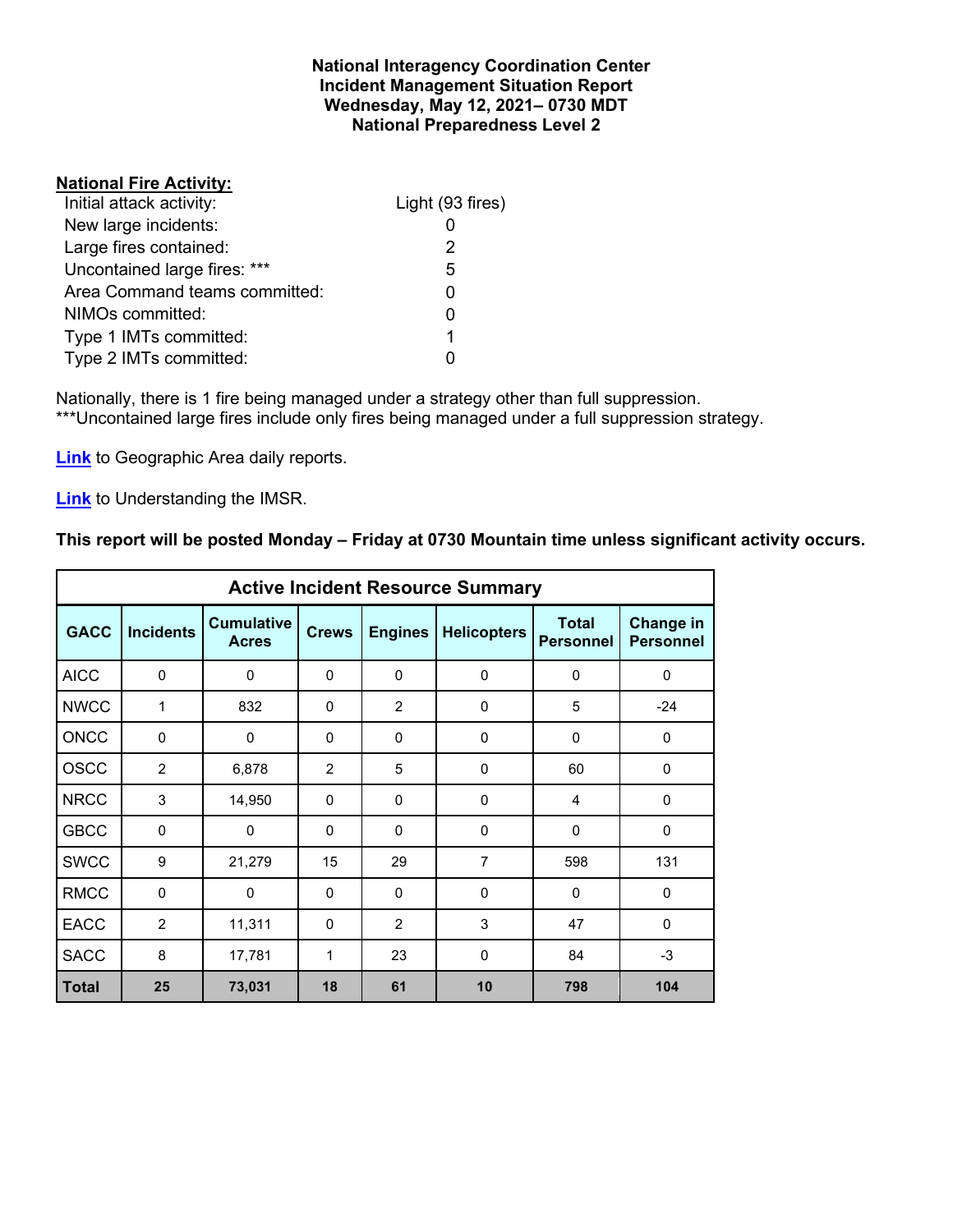| Southwest Area (PL 3)    |   |
|--------------------------|---|
| New fires:               | 3 |
| New large incidents:     | O |
| Uncontained large fires: | 5 |
| Type 1 IMTs committed:   |   |

**Tussock**, Phoenix District Office, BLM. IMT 1 (SW Team 2). Eight miles southwest of Crown King, AZ. Short grass. Moderate fire behavior with uphill runs, backing and flanking. Numerous structures threatened. Evacuations, area and road closures in effect.

**Maverick**, Tonto NF, USFS. Twenty-five miles northeast of Scottsdale, AZ. Grass and brush. Minimal fire behavior. Infrastructure and structures threatened.

**Copper Canyon**, Central District, Arizona DOF. Four miles northeast of Globe, AZ. Brush and grass. Minimal fire behavior with smoldering. Structures threatened.

**Three Rivers**, Lincoln NF, USFS. Twelve miles northwest of Ruidoso, NM. Short grass and timber. Minimal fire behavior with creeping and smoldering. Numerous residences threatened. Area and trail closures in effect.

**Gila River**, Gila District Office, BLM. Eleven miles northeast of Florence, AZ. Timber and short grass. Minimal fire behavior with smoldering.

| <b>Incident Name</b> | Unit   | <b>Size</b> | $\%$ |     | Ctn/ | Est   | Personnel |       | Resources |             |      | <b>Strc</b> | \$\$       | Origin     |
|----------------------|--------|-------------|------|-----|------|-------|-----------|-------|-----------|-------------|------|-------------|------------|------------|
|                      |        | Acres       | Chge |     | Comp |       | Total     | Chge  | Crw       | Eng         | Heli | Lost        | <b>CTD</b> | Own        |
| Tussock              | AZ-PHD | 4.421       | 250  | 15  | Ctn  | 5/22  | 398       | 168   | 11        | 10          | 5    |             | 2.2M       | <b>BLM</b> |
| <b>Maverick</b>      | AZ-TNF | 1,000       | 0    | 80  | Ctn  | 5/15  | 21        | 0     |           | $\mathbf 0$ | 0    |             | 850K       | FS         |
| Copper Canyon        | AZ-A4S | 2.875       | 0    | 68  | Ctn  | 5/12  | 53        | $-46$ |           | 3           |      |             | 612        | <b>ST</b>  |
| <b>Three Rivers</b>  | NM-LNF | 7.040       | 0    | 50  | Ctn  | 7/4   | 36        | 9     |           | 3           |      | 0           | 4.1M       | FS         |
| Gila River           | AZ-GID | 241         | 41   | 50  | Ctn  | 5/14  | 51        | 0     | ∩         |             | 0    |             | 150K       | <b>BLM</b> |
| Flag                 | AZ-CRD | ,267        | 0    | 100 | Ctn  | $---$ | 8         | 0     |           |             | 0    |             | 3.2M       | <b>BLM</b> |

CRD – Colorado River District, BLM

#### **Southern Area (PL 1)**

| New fires:               | 29 |
|--------------------------|----|
| New large incidents:     |    |
| Uncontained large fires: |    |

| Incident Name                                                                                                                                                                                                                                                                                                                                                    | Unit          |       | Size<br>$\frac{0}{0}$ |     | Ctn/<br>Est |       | Personnel |                        | <b>Resources</b> |     |      | <b>Strc</b> | \$\$       | Origin     |
|------------------------------------------------------------------------------------------------------------------------------------------------------------------------------------------------------------------------------------------------------------------------------------------------------------------------------------------------------------------|---------------|-------|-----------------------|-----|-------------|-------|-----------|------------------------|------------------|-----|------|-------------|------------|------------|
|                                                                                                                                                                                                                                                                                                                                                                  |               | Acres | Chge                  |     | Comp        |       | Total     | Chge                   | Crw              | Ena | Heli | Lost        | <b>CTD</b> | Own        |
| Silver Oak                                                                                                                                                                                                                                                                                                                                                       | <b>FL-FLS</b> | 104   | $---$                 | 100 | Ctn         | $---$ | 15        | -15                    |                  | 6   |      |             | 15K        | <b>ST</b>  |
| Large Fires Being Managed with a Strategy Other Than Full Suppression Without a Type 1 or 2 IMT Assigned                                                                                                                                                                                                                                                         |               |       |                       |     |             |       |           |                        |                  |     |      |             |            |            |
| Otter Slide                                                                                                                                                                                                                                                                                                                                                      | <b>FL-MIR</b> | 1.451 | $---$                 | 80  | Comp        | 5/16  |           | $\qquad \qquad \cdots$ |                  |     |      |             | 45K        | <b>FWS</b> |
| $\Gamma$ , $\Omega$ , $\Gamma$ and $\Gamma$ and $\Gamma$ and $\Gamma$ and $\Gamma$ and $\Gamma$ and $\Gamma$ and $\Gamma$ and $\Gamma$ and $\Gamma$ and $\Gamma$ and $\Gamma$ and $\Gamma$ and $\Gamma$ and $\Gamma$ and $\Gamma$ and $\Gamma$ and $\Gamma$ and $\Gamma$ and $\Gamma$ and $\Gamma$ and $\Gamma$ and $\Gamma$ and<br>$MID = M =  : H NID = T M Q$ |               |       |                       |     |             |       |           |                        |                  |     |      |             |            |            |

FLS – Florida Forest Service MIR – Merritt NWR, FWS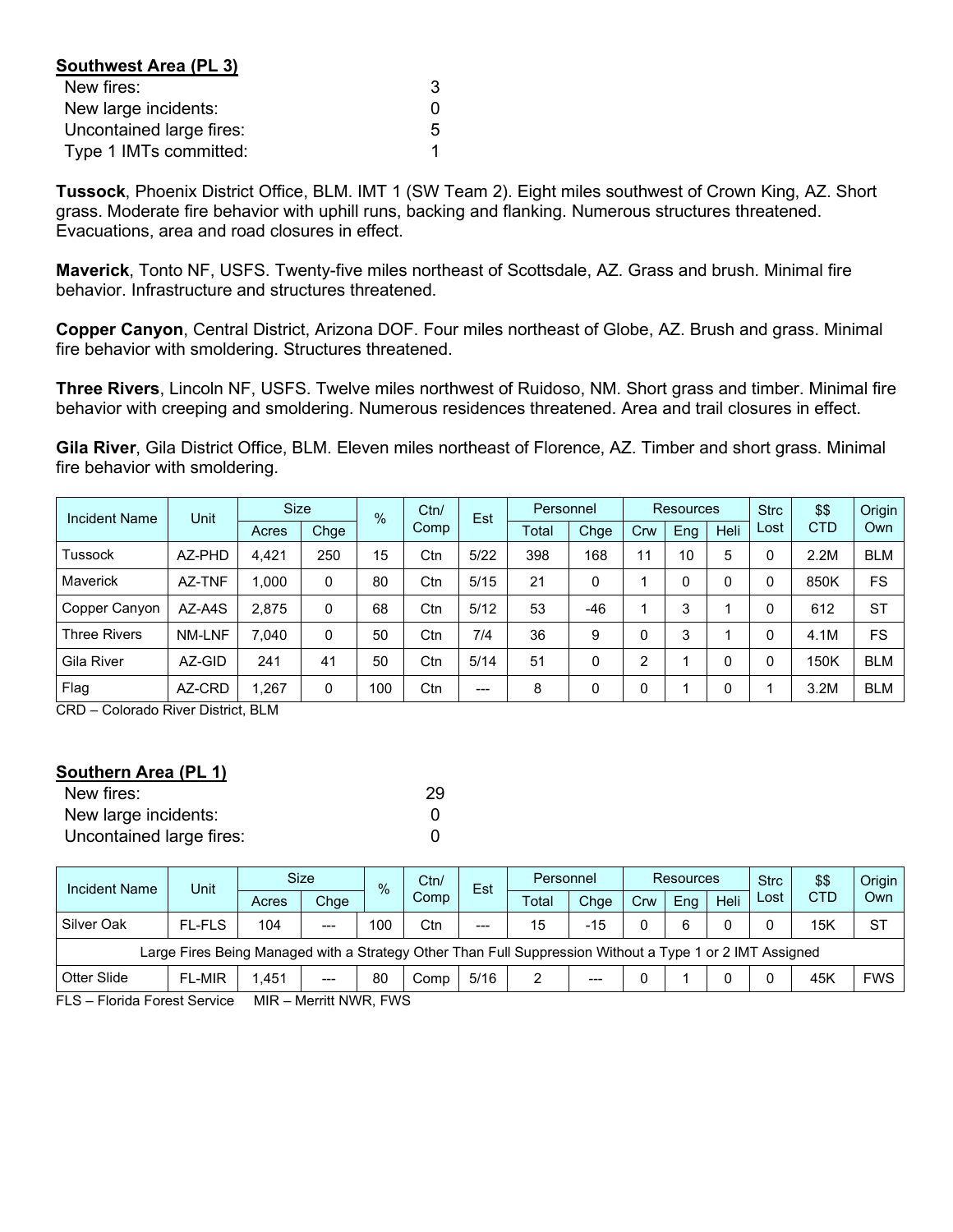| Fires and Acres Yesterday (by Protection): |              |                         |              |             |              |                |                |                         |  |
|--------------------------------------------|--------------|-------------------------|--------------|-------------|--------------|----------------|----------------|-------------------------|--|
| Area                                       |              | <b>BIA</b>              | <b>BLM</b>   | <b>FWS</b>  | <b>NPS</b>   | ST/OT          | <b>USFS</b>    | <b>TOTAL</b>            |  |
| <b>FIRES</b>                               |              | $\mathbf 0$             | 1            | $\mathbf 0$ | $\mathbf 0$  | $\overline{2}$ | 0              | $\mathbf{3}$            |  |
| Alaska Area                                | <b>ACRES</b> | $\pmb{0}$               | $\pmb{0}$    | $\pmb{0}$   | $\mathbf 0$  | 5              | $\pmb{0}$      | $5\phantom{1}$          |  |
| Northwest Area                             | <b>FIRES</b> | $\mathbf 0$             | $\mathbf 0$  | $\mathbf 0$ | $\mathbf 0$  | 3              | $\mathbf{1}$   | $\overline{\mathbf{4}}$ |  |
|                                            | <b>ACRES</b> | $\pmb{0}$               | $\mathbf 0$  | $\mathbf 0$ | $\mathbf 0$  | 3              | $\mathbf 0$    | $\overline{3}$          |  |
| Northern California Area                   | <b>FIRES</b> | $\mathbf 0$             | $\mathbf 0$  | $\mathbf 0$ | $\mathbf 0$  | 17             | $\mathbf 0$    | 17                      |  |
|                                            | <b>ACRES</b> | $\pmb{0}$               | $\mathbf 0$  | $\mathbf 0$ | $\mathbf 0$  | 8              | $\pmb{0}$      | $\bf{8}$                |  |
| Southern California Area                   | <b>FIRES</b> | $\pmb{0}$               | $\mathbf{1}$ | $\mathbf 0$ | $\mathbf 0$  | 20             | $\mathbf{1}$   | 22                      |  |
|                                            | <b>ACRES</b> | $\pmb{0}$               | $\mathbf{1}$ | $\pmb{0}$   | $\mathbf 0$  | 13             | 11             | 25                      |  |
| Northern Rockies Area                      | <b>FIRES</b> | $\pmb{0}$               | $\mathbf 0$  | $\pmb{0}$   | $\mathbf 0$  | $\mathbf 0$    | 0              | $\mathbf 0$             |  |
|                                            | <b>ACRES</b> | $\pmb{0}$               | $\mathbf 0$  | $\mathbf 0$ | $\mathbf 0$  | $\mathbf 0$    | $\pmb{0}$      | $\mathbf 0$             |  |
| Great Basin Area                           | <b>FIRES</b> | $\mathbf 0$             | $\mathbf 0$  | $\mathbf 0$ | $\mathbf 0$  | $\overline{0}$ | 0              | $\mathbf 0$             |  |
|                                            | <b>ACRES</b> | $\pmb{0}$               | $\mathbf 0$  | $\pmb{0}$   | $\mathbf 0$  | $\mathbf{0}$   | $\pmb{0}$      | $\mathbf 0$             |  |
| Southwest Area                             | <b>FIRES</b> | $\overline{2}$          | $\mathbf 0$  | $\mathbf 0$ | $\mathbf{1}$ | $\mathbf 0$    | $\mathbf 0$    | $\mathbf{3}$            |  |
|                                            | <b>ACRES</b> | 22                      | $\mathbf 0$  | $\pmb{0}$   | $\bf 8$      | $\mathbf{0}$   | $\pmb{0}$      | 30                      |  |
| Rocky Mountain Area                        | <b>FIRES</b> | $\pmb{0}$               | $\mathbf 0$  | $\mathbf 0$ | $\mathbf 0$  | $\mathbf 0$    | 0              | $\mathbf 0$             |  |
|                                            | <b>ACRES</b> | $\pmb{0}$               | $\mathbf 0$  | $\mathbf 0$ | $\mathbf 0$  | $\mathbf 0$    | $\mathbf 0$    | $\mathbf 0$             |  |
| Eastern Area                               | <b>FIRES</b> | $\overline{\mathbf{4}}$ | $\mathbf 0$  | $\mathbf 0$ | $\mathbf 0$  | 9              | $\overline{2}$ | 15                      |  |
|                                            | <b>ACRES</b> | $\mathbf{1}$            | $\mathbf 0$  | $\mathbf 0$ | $\mathbf 0$  | 13             | $\pmb{0}$      | 14                      |  |
| Southern Area                              | <b>FIRES</b> | $\pmb{0}$               | $\mathbf 0$  | $\mathbf 0$ | $\mathbf 0$  | 29             | 0              | 29                      |  |
|                                            | <b>ACRES</b> | $\pmb{0}$               | $\mathbf 0$  | $\pmb{0}$   | $\mathbf 0$  | 43             | $\pmb{0}$      | 43                      |  |
| <b>TOTAL FIRES:</b>                        |              | $\bf 6$                 | $\mathbf{2}$ | $\mathbf 0$ | 1            | 80             | 4              | 93                      |  |
| <b>TOTAL ACRES:</b>                        |              | 23                      | 1            | $\pmb{0}$   | 8            | 85             | 11             | 128                     |  |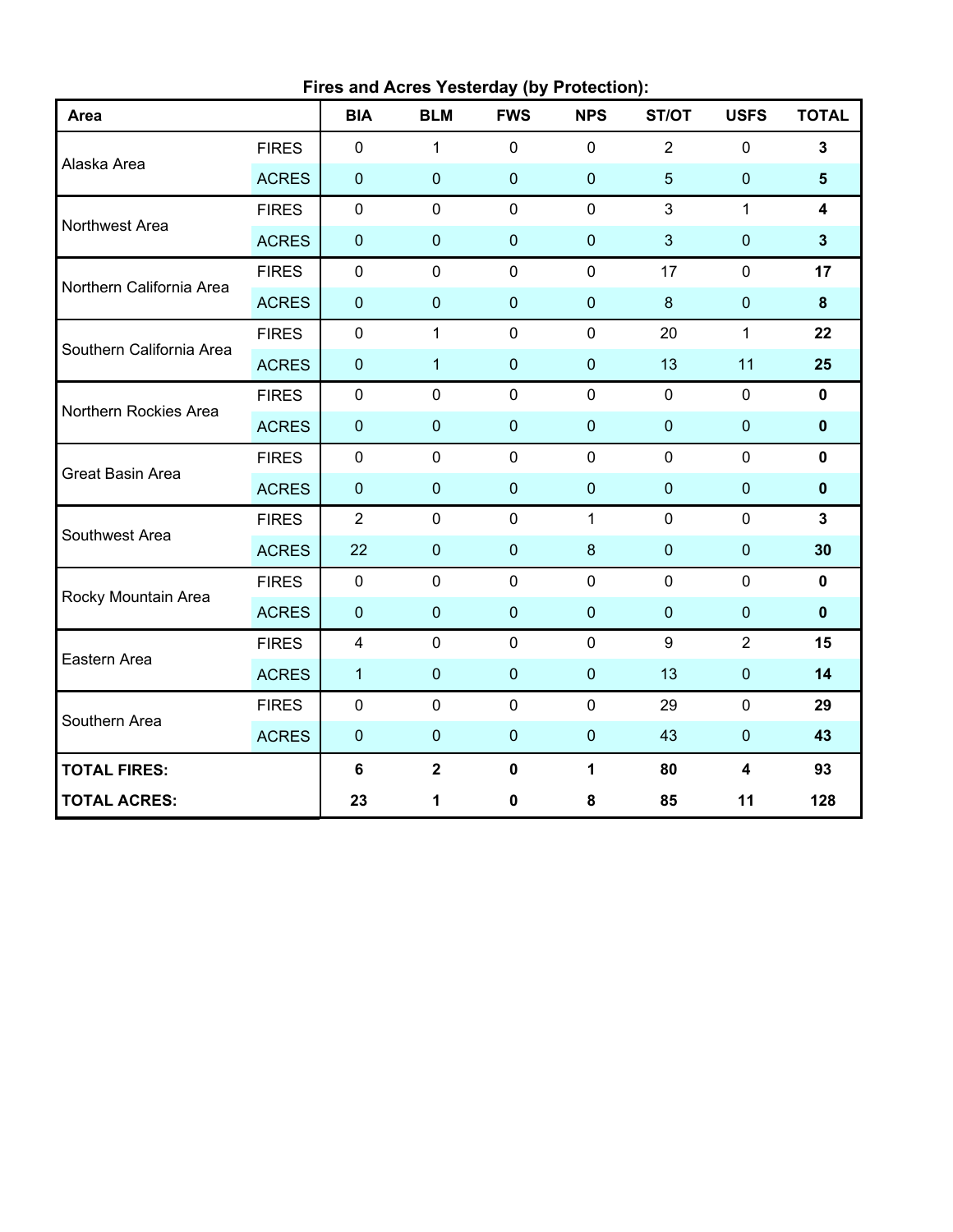**Fires and Acres Year-to-Date (by Protection):**

| Area                     |              | <b>BIA</b>     | <b>BLM</b>     | <b>FWS</b>     | <b>NPS</b>     | ST/OT   | <b>USFS</b>    | <b>TOTAL</b> |
|--------------------------|--------------|----------------|----------------|----------------|----------------|---------|----------------|--------------|
| Alaska Area              | <b>FIRES</b> | $\mathbf 0$    | $\overline{7}$ | $\mathbf 0$    | $\mathbf 0$    | 49      | 5              | 61           |
|                          | <b>ACRES</b> | $\mathbf 0$    | $\mathbf 0$    | $\mathbf 0$    | $\mathbf 0$    | 39      | $\overline{3}$ | 42           |
| Northwest Area           | <b>FIRES</b> | 43             | 21             | $\mathbf{1}$   | $\mathbf 0$    | 353     | 25             | 443          |
|                          | <b>ACRES</b> | 200            | 111            | $\mathbf 0$    | $\pmb{0}$      | 2,471   | 1,437          | 4,221        |
| Northern California Area | <b>FIRES</b> | $\overline{2}$ | $\mathbf 0$    | $\mathbf 0$    | $\mathbf 0$    | 812     | 77             | 891          |
|                          | <b>ACRES</b> | $\overline{2}$ | $\mathbf 0$    | $\mathbf 0$    | $\pmb{0}$      | 2,641   | 186            | 2,830        |
| Southern California Area | <b>FIRES</b> | $\,6$          | 37             | $\mathbf{1}$   | 4              | 1,128   | 125            | 1,301        |
|                          | <b>ACRES</b> | 25             | 2,932          | 1              | $\overline{7}$ | 7,729   | 1,400          | 12,094       |
| Northern Rockies Area    | <b>FIRES</b> | 471            | 8              | $\overline{2}$ | $\mathbf{1}$   | 322     | 87             | 891          |
|                          | <b>ACRES</b> | 31,290         | 61             | 35             | 20             | 11,387  | 19,370         | 62,163       |
| <b>Great Basin Area</b>  | <b>FIRES</b> | 11             | 109            | $\mathbf{1}$   | $\overline{4}$ | 169     | 25             | 319          |
|                          | <b>ACRES</b> | 2,301          | 7,397          | $\mathbf 0$    | $\overline{4}$ | 5,845   | 101            | 15,649       |
| Southwest Area           | <b>FIRES</b> | 191            | 58             | 5              | 8              | 176     | 173            | 611          |
|                          | <b>ACRES</b> | 10,842         | 5,624          | $\pmb{0}$      | 1,354          | 8,546   | 12,429         | 38,796       |
| Rocky Mountain Area      | <b>FIRES</b> | 59             | 17             | 3              | 3              | 127     | 25             | 234          |
|                          | <b>ACRES</b> | 2,139          | 37             | 1,256          | 305            | 70,517  | 2,773          | 77,027       |
| Eastern Area             | <b>FIRES</b> | 321            | $\mathbf 0$    | 14             | 8              | 4,824   | 253            | 5,420        |
|                          | <b>ACRES</b> | 12,251         | $\overline{0}$ | 13,273         | 532            | 20,985  | 14,584         | 61,625       |
| Southern Area            | <b>FIRES</b> | 369            | $\mathbf 0$    | 45             | 25             | 9,560   | 321            | 10,320       |
|                          | <b>ACRES</b> | 28,682         | $\pmb{0}$      | 10,338         | 6,298          | 200,426 | 25,457         | 271,203      |
| <b>TOTAL FIRES:</b>      |              | 1,473          | 257            | 72             | 53             | 17,520  | 1,116          | 20,491       |
| <b>TOTAL ACRES:</b>      |              | 87,732         | 16,163         | 24,903         | 8,520          | 330,589 | 77,742         | 545,651      |

| Ten Year Average Fires (2011 – 2020 as of today) | 18.471  |
|--------------------------------------------------|---------|
| Ten Year Average Acres (2011 – 2020 as of today) | 949.484 |

**\*\*\*Changes in some agency YTD acres reflect more accurate mapping or reporting adjustments.** \*\*\*Additional wildfire information is available through the Geographic Areas at **<https://gacc.nifc.gov/>**

**Predictive Services Discussion:** An upper-level trough will exit the Northeast with two other upper-level shortwave troughs moving over the Midwest and the Pacific Northwest, respectively, today. Scattered precipitation is likely over portions of the Plains, Northern Rockies, and northern Washington with thunderstorms and showers spreading over much of Texas and along the Gulf Coast to the southern Atlantic Coast. Below average temperatures will continue in much of the central and eastern US with above average temperatures across the West Coast. There will be some dry and breezy conditions in portions of North Dakota into northern Minnesota as well.

<http://www.predictiveservices.nifc.gov/outlooks/outlooks.htm>